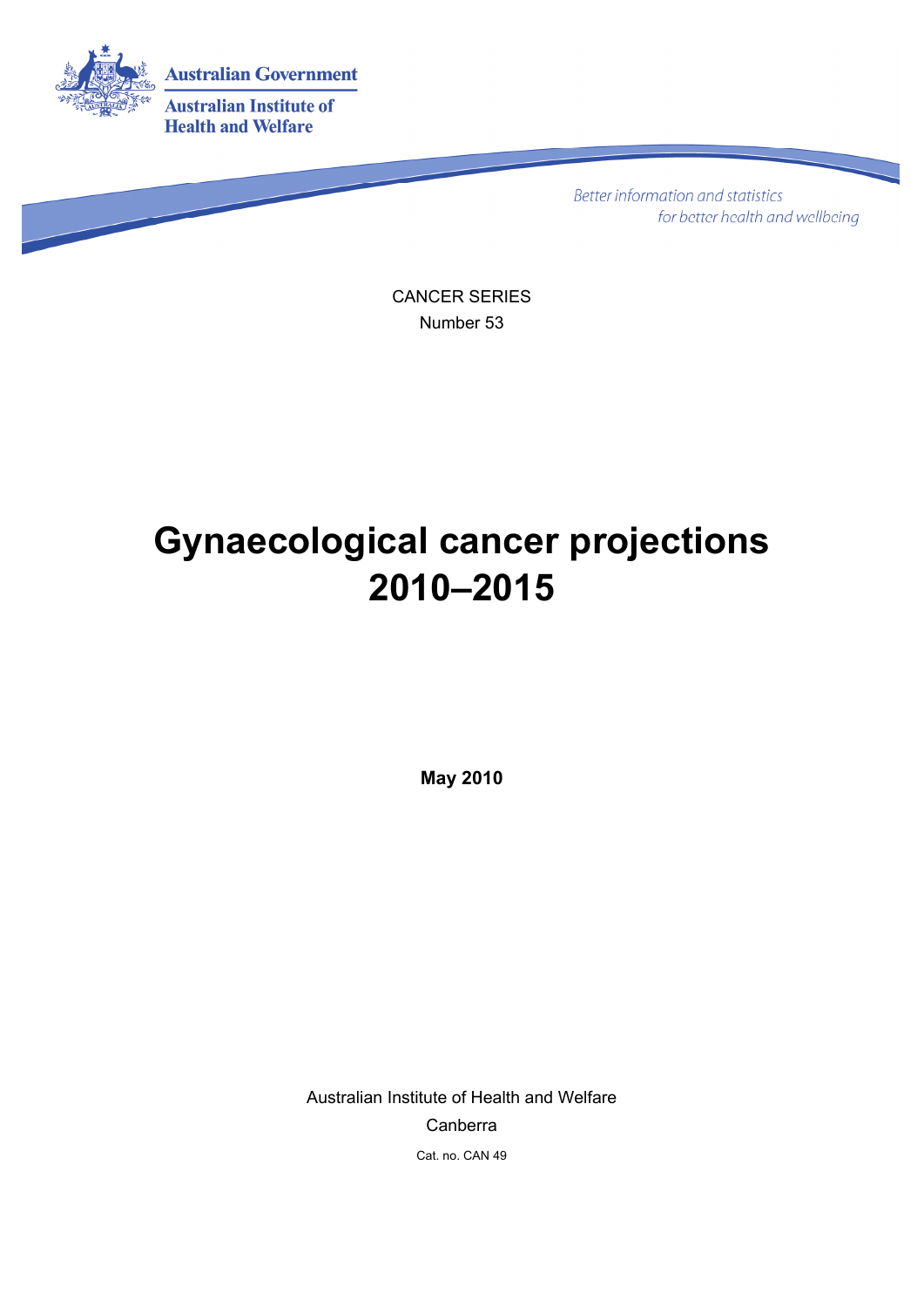#### **The Australian Institute of Health and Welfare is Australia's national health and welfare statistics and information agency. The Institute's mission is**  *better information and statistics for better health and wellbeing***.**

© Australian Institute of Health and Welfare 2010

This work is copyright. Apart from any use as permitted under the *Copyright Act 1968*, no part may be reproduced without prior written permission from the Australian Institute of Health and Welfare. Requests and enquiries concerning reproduction and rights should be directed to the Head of the Communications, Media and Marketing Unit, Australian Institute of Health and Welfare, GPO Box 570, Canberra ACT 2601.

This publication is part of the Australian Institute of Health and Welfare's Cancer series. A complete list of the Institute's publications is available from the Institute's website <www.aihw.gov.au>.

ISSN 1039-3307 ISBN 978-1-74249-026-7

#### **Suggested citation**

Australian Institute of Health and Welfare 2010. Gynaecological cancer projections 2010–2015. Cancer series no. 53. Cat. no. CAN 49. Canberra: AIHW.

#### **Australian Institute of Health and Welfare**

Board Chair Hon. Peter Collins, AM, QC

**Director** Penny Allbon

Any enquiries about or comments on this publication should be directed to:

Melissa Goodwin Australian Institute of Health and Welfare GPO Box 570 Canberra ACT 2601 Phone: (02) 6244 1041 Email: melissa.goodwin@aihw.gov.au

Published by the Australian Institute of Health and Welfare

**Please note that there is the potential for minor revisions of data in this report. Please check the online version at <www.aihw.gov.au> for any amendments.**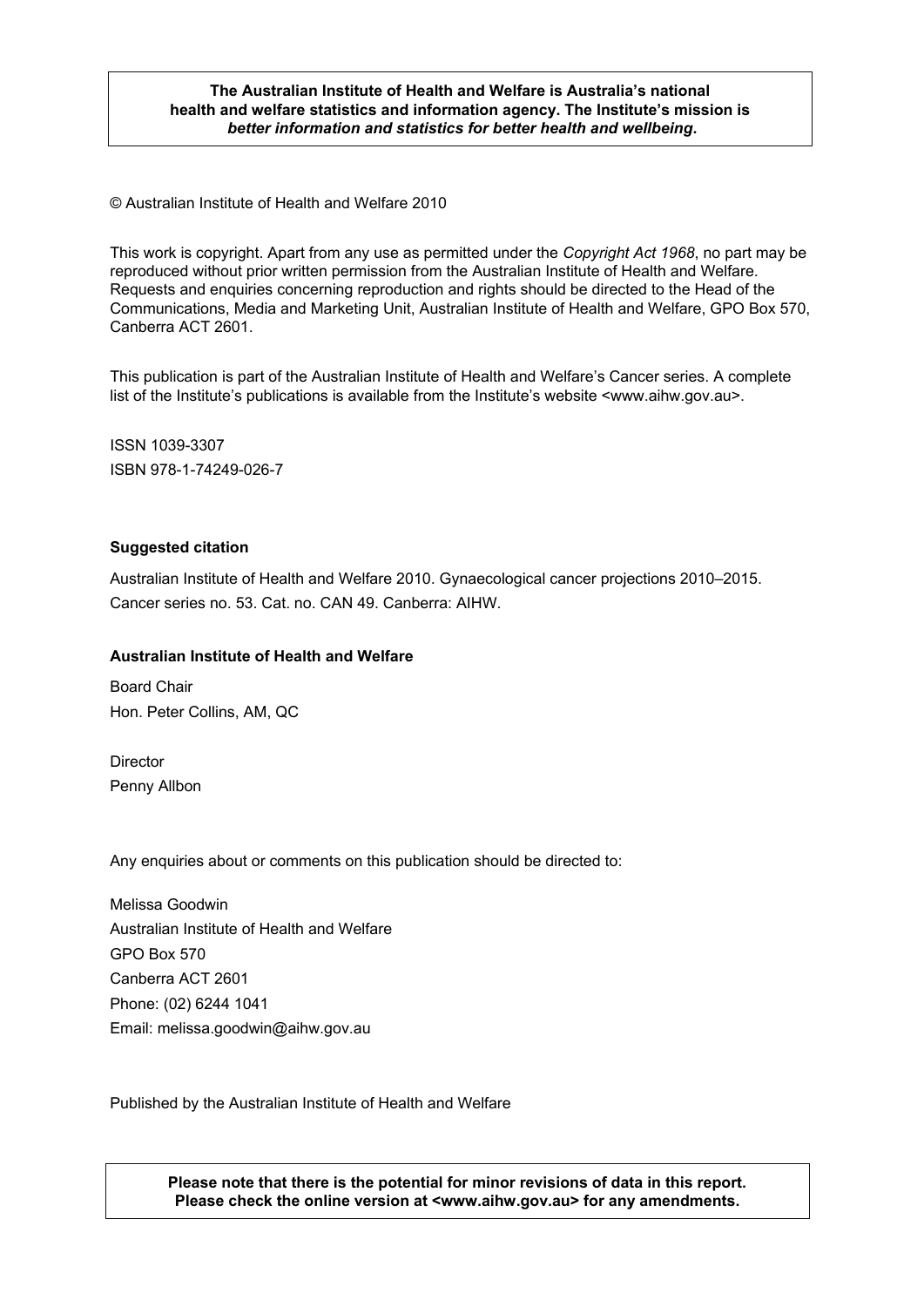# **Contents**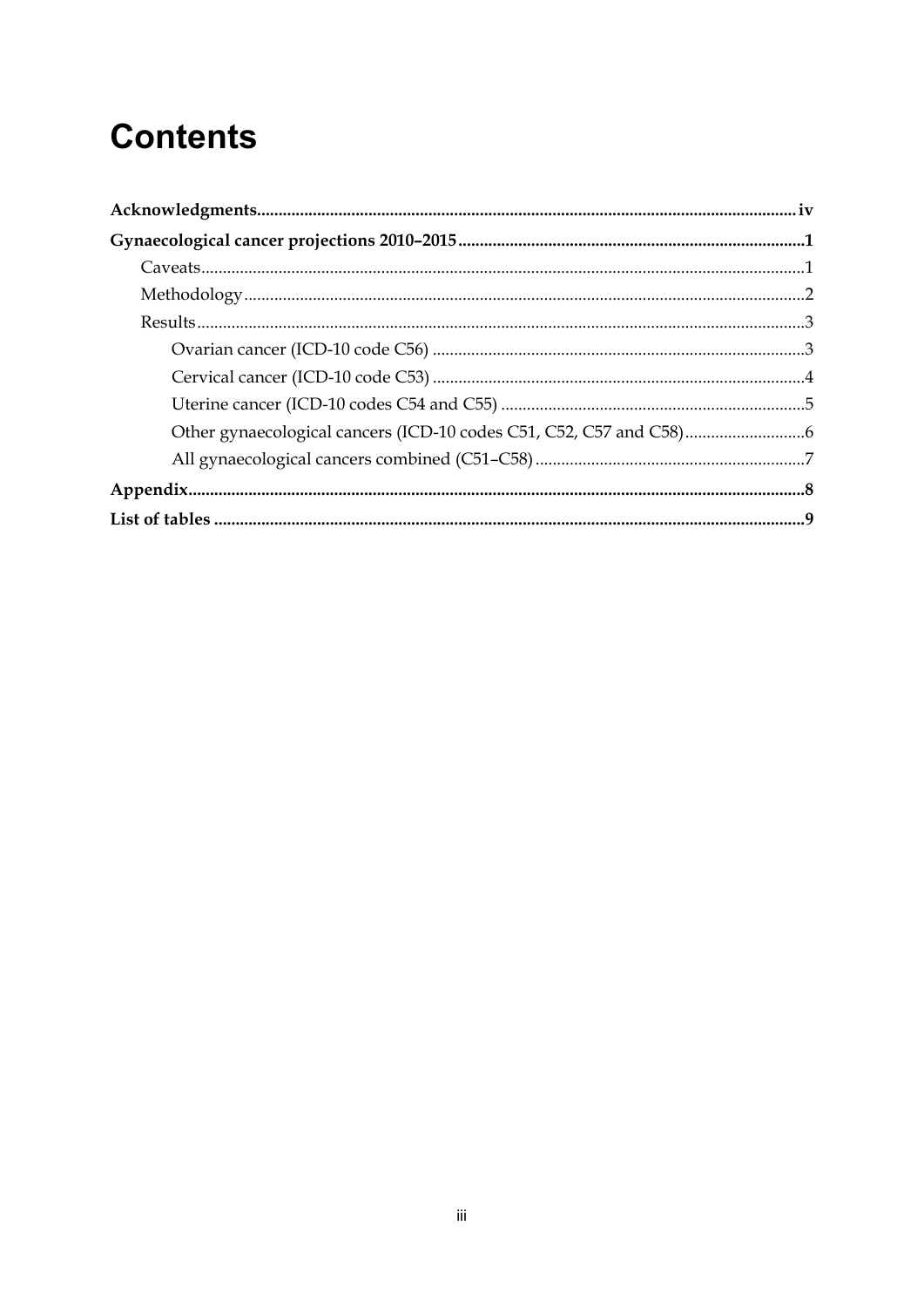# <span id="page-3-0"></span>**Acknowledgments**

This project was funded by the National Centre for Gynaecological Cancers, Cancer Australia.

The Australasian Association of Cancer Registries supplied the data for the report, and provided subject matter expertise.

This project was carried out by Brett Davis and Melissa Goodwin from the Cancer and Screening Unit of the Australian Institute of Health and Welfare. Assistance was provided by Mark Short and Chris Sturrock.

Any enquiries about or comments on the data and statistical analyses in this report should be directed to:

Ms Melissa Goodwin Cancer and Screening Unit Australian Institute of Health and Welfare GPO Box 570 Canberra ACT 2601 Phone: (02) 6244 1041 Email: cancer@aihw.gov.au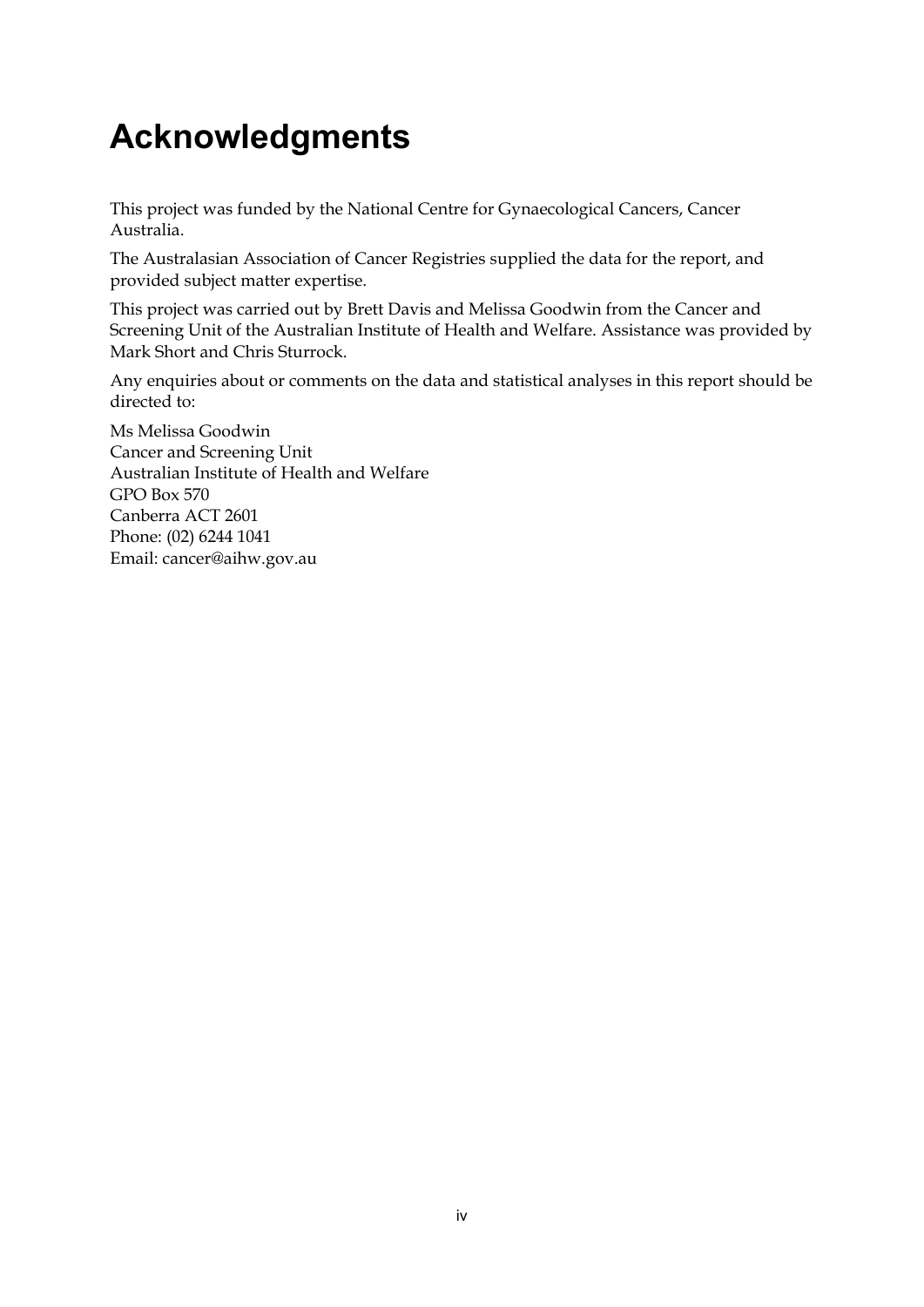# <span id="page-4-0"></span>**Gynaecological cancer projections 2010–2015**

This document provides information on the projected incidence of gynaecological cancers with separate projections given for each of the following subcategories:

- ovarian cancer (ICD-10 code C56)
- cervical cancer (ICD-10 code C53)
- uterine cancer (ICD-10 codes C54 and C55)
- cancers of other (and unspecified) female reproductive organs, referred to as 'other gynaecological cancers' (ICD-10 codes C51, C52, C57 and C58).

Projected incidence counts for the calendar years 2010 and 2015, by state and territory and at the national level are presented for each of the gynaecological cancers listed, as well as for all gynaecological cancers combined. These counts are expressed as a crude rate, per 100,000 of the corresponding projected female population.

The predicted counts for Australia are derived from a model for the change in the national incidence rate over time and projected population counts. Predictions for the states and territories incorporate an additional factor, called the standardised incidence ratio, which quantifies local trends that are not observable in the national data. This factor is the ratio of observed incidence counts at the jurisdictional level to the values predicted by the national model. As a result of this adjustment, the projected Australian incidence may differ from the sum of the projected state and territory incidences.

For each of the calendar years from 2010 to 2015, projected national incidence counts, together with the corresponding crude and age-standardised rates (ASR), are also provided for each specified cancer. The ASR is benchmarked to the 2001 Australian population and its 95% confidence interval (CI) is also included. It is important to note that the 95% confidence intervals included in the national projections are applied to the estimates obtained after agestandardisation has been completed; they are not projection intervals.

Please refer to the 'Methodology' section for further details on the methods used.

## <span id="page-4-1"></span>**Caveats**

Projections are, by nature, estimates about what might reasonably be expected in the future. Inherent fluctuations in both cancer incidence and population dynamics mean that care should be taken when using and interpreting the projection results. Projections are not intended to be used as exact forecasts, but to illustrate future changes that would occur if the stated assumptions were to apply over the projection time frame.

It is important to note that the projections presented here should be treated with caution as they depend on a number of assumptions relating to trends in cancer incidence:

- the data analysed are adequate to produce accurate estimates of trends in incidence over time
- past trends will continue for the projected time frame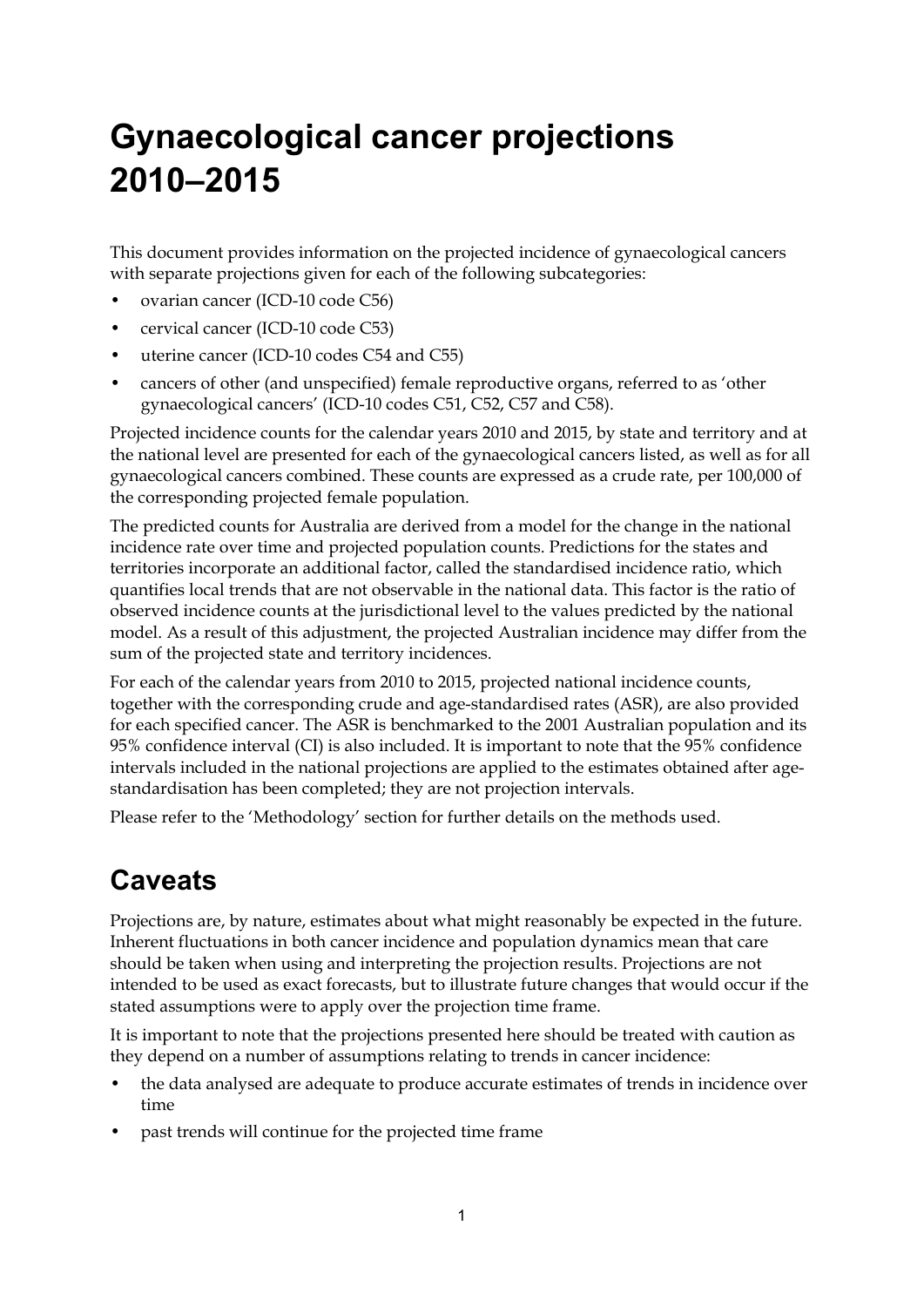• the incidence rate for each cancer type is homogeneous across each individual jurisdiction.

## <span id="page-5-0"></span>**Methodology**

The projection methods used for the national and jurisdictional projections of the specified cancers in this project were derived using a three-stage strategy:

### **1. Develop national projection model**

For each of the specified cancers, a linear regression model with a logit transformation (to prevent projecting incidence rates below 0) was developed using national incidence data from 1997–2006 for the following age groups: 0–44, 45–54, 55–64, 65–74 and 75 years and over. The age groups modelled were determined according to the age-specific incidence rate for each cancer type to ensure there were sufficient cases in each group to provide reasonably accurate estimates. National counts and crude rates for each gynaecological cancer type are included in the Appendix.

The significance of time as a predictor was determined at the 5% level by applying a two-tailed test to its coefficient. In age groups where time was not significant, the projection was based on the mean incidence rate over 1997–2006.

### *2.* **Apply population projections**

For each of the age–time models developed, projected rates were applied to Australian Bureau of Statistics' projected populations by state and territory, *Population projections, Australia, 2006 to 2101* (series B) (provided at [<http://www.abs.gov.au/AUSSTATS/](http://www.abs.gov.au/AUSSTATS/ abs@.nsf/Lookup/3222.0Main+Features12006 to 2101?OpenDocument)  [abs@.nsf/Lookup/3222.0Main+Features12006%20to%202101?OpenDocument](http://www.abs.gov.au/AUSSTATS/ abs@.nsf/Lookup/3222.0Main+Features12006 to 2101?OpenDocument)>) to obtain projected incidence counts for all Australia.

### *3.* **Adjust national model for jurisdictional trends**

To account for differences in jurisdictional rates and trends not observable in the national data, predictions for the states and territories incorporate an additional factor, called the standardised incidence ratio. This factor is the ratio of observed incidence counts for the period 2002–2006 at the jurisdictional level to the values predicted for that jurisdiction by the national model.

To obtain projected counts and rates for all gynaecological cancers combined, the projected counts for each specified cancer were summed for each jurisdiction and nationally.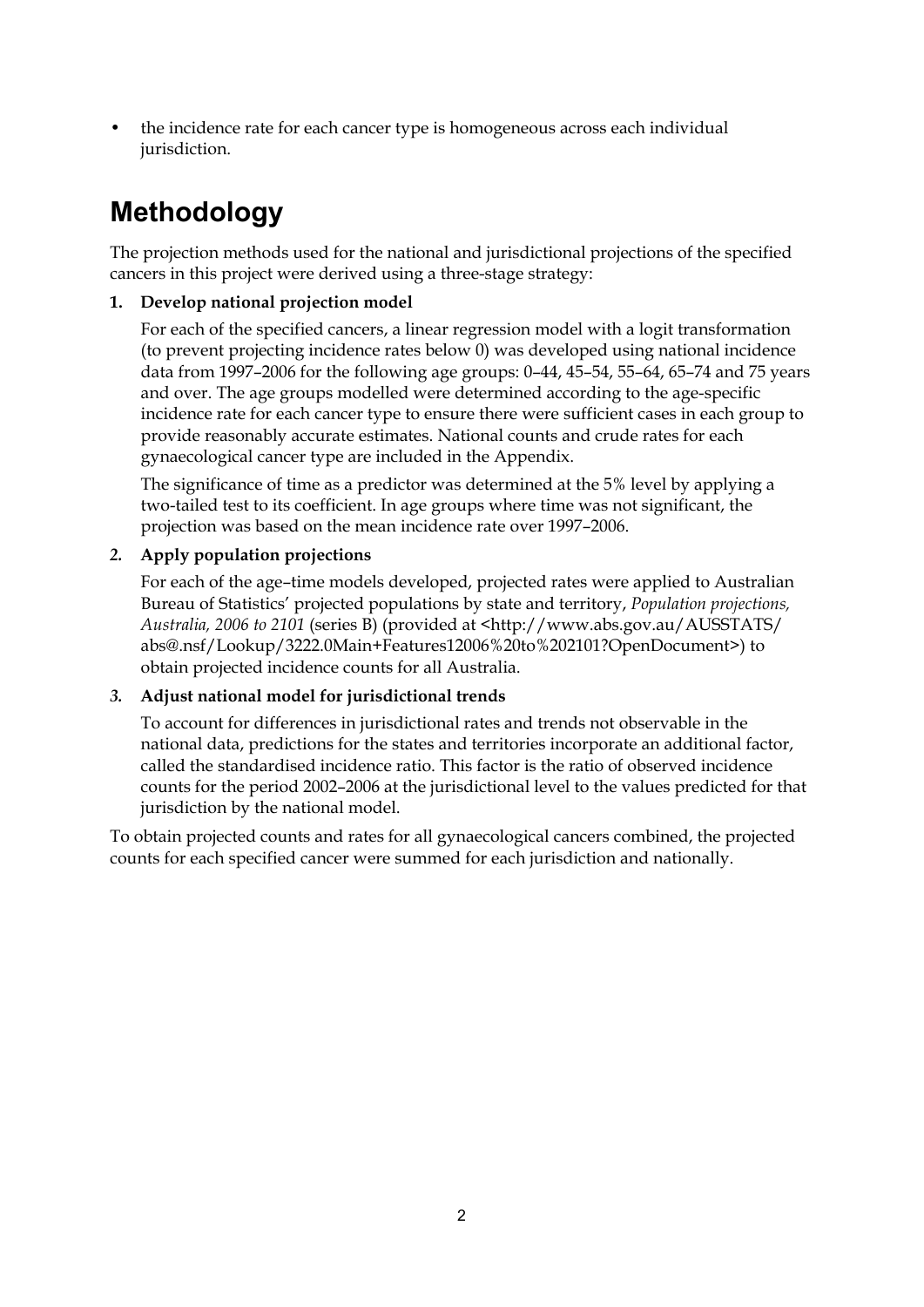## <span id="page-6-0"></span>**Results**

## <span id="page-6-1"></span>**Ovarian cancer (ICD-10 code C56)**

It is important to note that the projections for ovarian cancer presented here differ slightly from those published recently by the Australian Institute of Health and Welfare in Table D2.4 in *[Ovarian cancer in Australia: an overview, 2010](http://www.aihw.gov.au/publications/index.cfm/title/11158)*. However, they are within the prediction interval published in that report. This difference is due to a more sophisticated methodology being used in the present analysis in order to produce state and territory projections.

|                                     | 2010  |            | 2015  |                   |
|-------------------------------------|-------|------------|-------|-------------------|
| <b>State</b>                        | Count | Crude rate | Count | <b>Crude rate</b> |
| New South Wales                     | 443   | 12.3       | 478   | 12.6              |
| Victoria                            | 360   | 13.1       | 394   | 13.4              |
| Queensland                          | 248   | 11.1       | 281   | 11.3              |
| Western Australia                   | 142   | 12.8       | 161   | 13.1              |
| South Australia                     | 96    | 11.6       | 103   | 11.9              |
| Tasmania                            | 30    | 11.7       | 32    | 12.1              |
| <b>Australian Capital Territory</b> | 21    | 11.8       | 23    | 12.2              |
| Northern Territory                  | 8     | 7.3        | 9     | 7.6               |
| <b>Australia</b>                    | 1,355 | 12.3       | 1,488 | 12.5              |

#### <span id="page-6-2"></span>**Table 1.1: Projected incidence counts and crude rates for ovarian cancer, by jurisdiction: 2010 and 2015**

Notes:

1. Projected counts for each state and territory have been adjusted for local trends using a standardised incidence ratio. Hence, columns may not sum to the projected counts for Australia as a whole.

2. Methodology used differs to that used in NSW and so the numbers will differ to those published by NSW.

|            | 2010          | 2011          | 2012          | 2013          | 2014          | 2015          |
|------------|---------------|---------------|---------------|---------------|---------------|---------------|
| Count      | 1,355         | 1.378         | 1.407         | 1.431         | 1.460         | 1,488         |
| Crude rate | 12.3          | 12.3          | 12.4          | 12.4          | 12.5          | 12.5          |
| <b>ASR</b> | 10.8          | 10.8          | 10.7          | 10.7          | 10.7          | 10.6          |
| 95% CI     | $10.3 - 11.4$ | $10.2 - 11.4$ | $10.2 - 11.3$ | $10.1 - 11.3$ | $10.1 - 11.2$ | $10.1 - 11.2$ |

#### <span id="page-6-3"></span>**Table 1.2: Projected national incidence counts for ovarian cancer, together with crude and age-standardised rates: 2010 to 2015**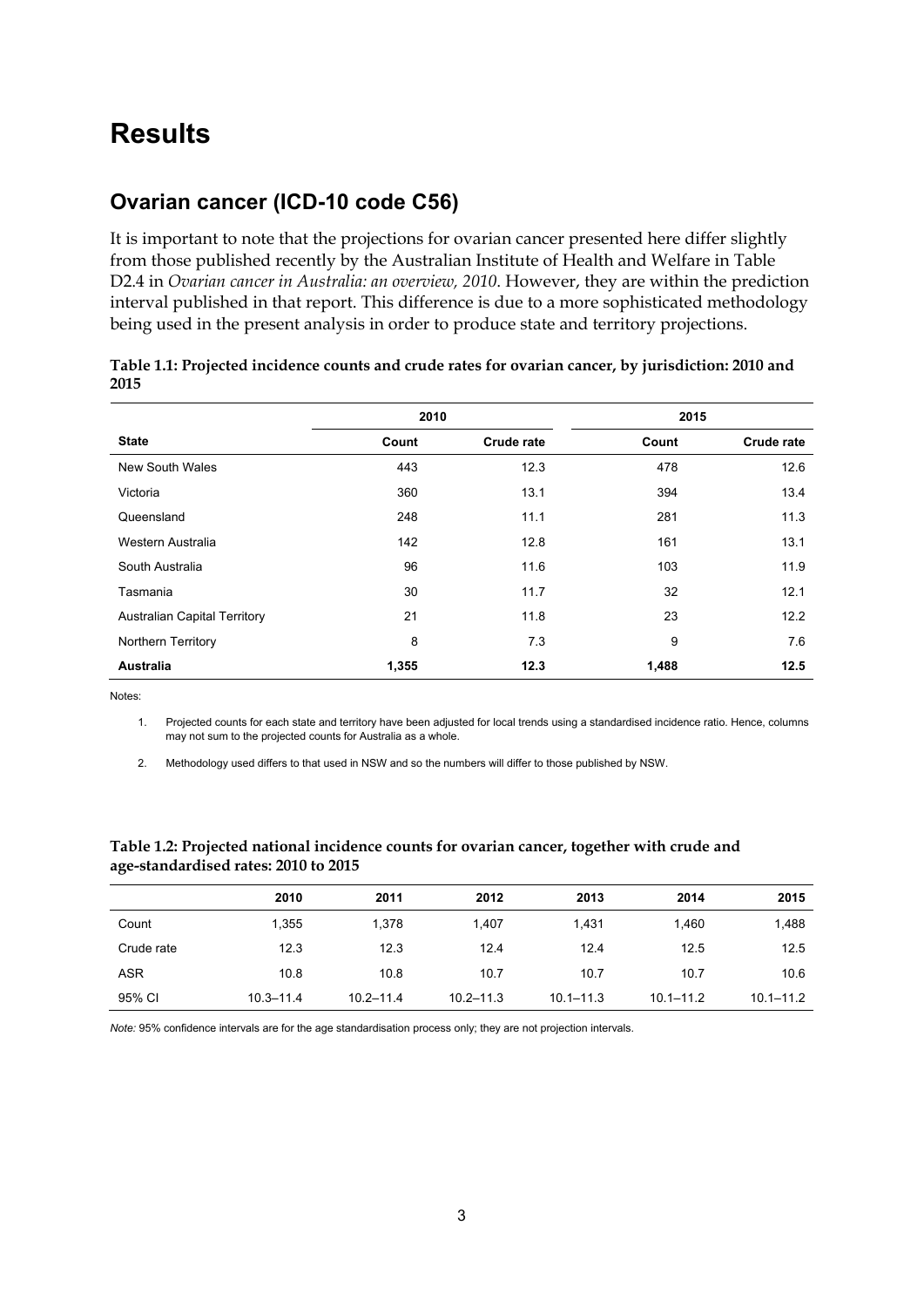## <span id="page-7-0"></span>**Cervical cancer (ICD-10 code C53)**

|                                     | 2010  |                   | 2015  |            |
|-------------------------------------|-------|-------------------|-------|------------|
| <b>State</b>                        | Count | <b>Crude rate</b> | Count | Crude rate |
| New South Wales                     | 240   | 6.7               | 249   | 6.6        |
| Victoria                            | 167   | 6.1               | 176   | 6.0        |
| Queensland                          | 179   | 8.0               | 196   | 7.9        |
| Western Australia                   | 86    | 7.7               | 93    | 7.6        |
| South Australia                     | 48    | 5.8               | 50    | 5.8        |
| Tasmania                            | 21    | 8.2               | 21    | 7.9        |
| <b>Australian Capital Territory</b> | 12    | 6.8               | 13    | 6.9        |
| Northern Territory                  | 11    | 10.0              | 11    | 9.3        |
| <b>Australia</b>                    | 826   | 7.5               | 873   | 7.4        |

<span id="page-7-1"></span>**Table 2.1: Projected incidence counts and crude rates for cervical cancer, by jurisdiction: 2010 and 2015** 

Notes:

1. Projected counts for each state and territory have been adjusted for local trends using a standardised incidence ratio. Hence, columns may not sum to the projected counts for Australia as a whole.

2. Methodology used differs to that used in NSW and so the numbers will differ to those published by NSW.

#### <span id="page-7-2"></span>**Table 2.2: Projected national incidence counts for cervical cancer, together with crude and age-standardised rates: 2010 to 2015**

|            | 2010        | 2011        | 2012        | 2013        | 2014        | 2015        |
|------------|-------------|-------------|-------------|-------------|-------------|-------------|
| Count      | 826         | 835         | 844         | 854         | 863         | 873         |
| Crude rate | 7.5         | 7.4         | 7.4         | 7.4         | 7.4         | 7.4         |
| <b>ASR</b> | 7.2         | 7.2         | 7.1         | 7.1         | 7.1         | 7.0         |
| 95% CI     | $6.7 - 7.7$ | $6.7 - 7.7$ | $6.7 - 7.6$ | $6.6 - 7.6$ | $6.6 - 7.6$ | $6.6 - 7.5$ |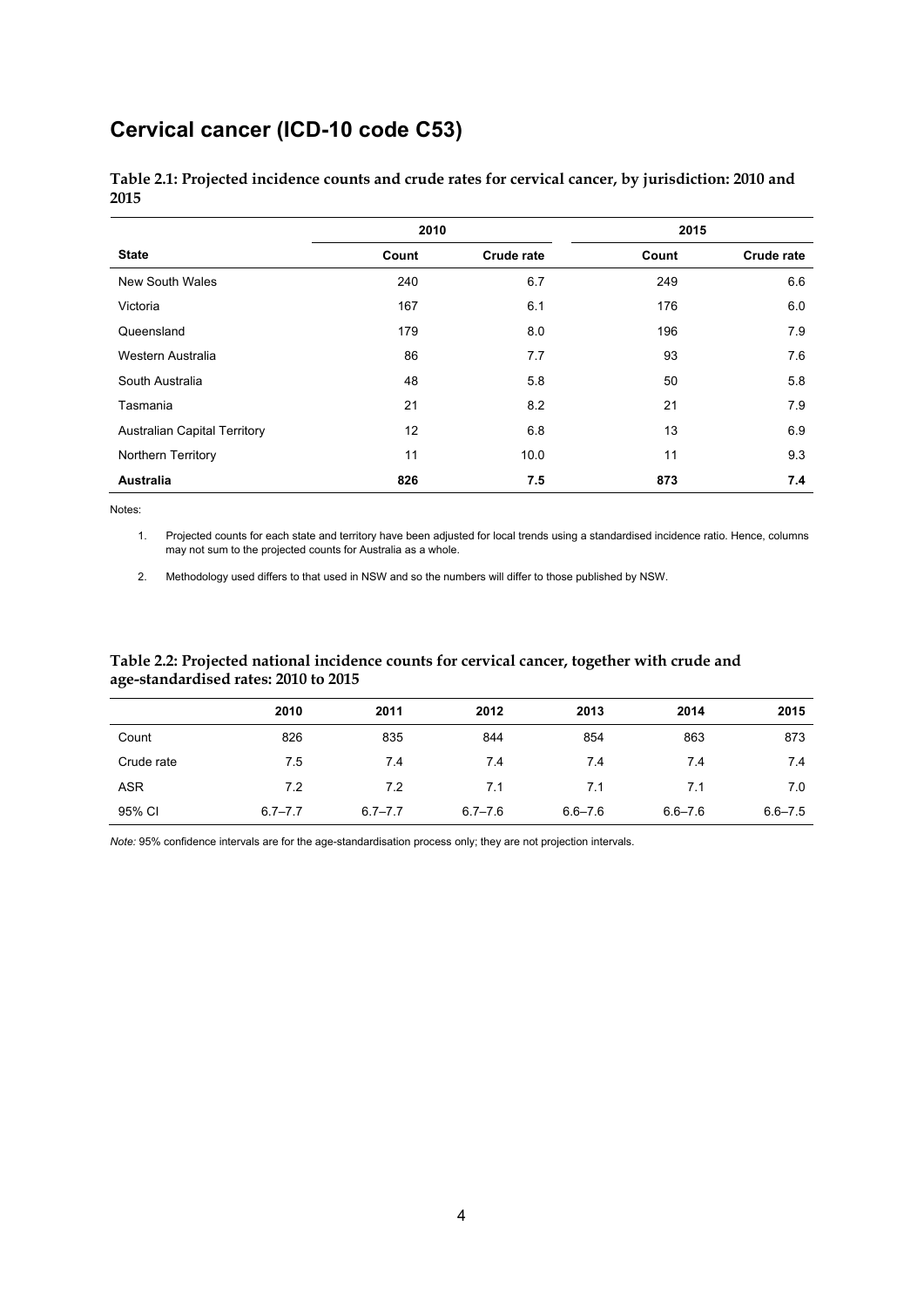## <span id="page-8-0"></span>**Uterine cancer (ICD-10 codes C54 and C55)**

<span id="page-8-1"></span>**Table 3.1: Projected incidence counts and crude rates for uterine cancer, by jurisdiction: 2010 and 2015** 

|                                     | 2010  |            | 2015  |            |  |
|-------------------------------------|-------|------------|-------|------------|--|
| <b>State</b>                        | Count | Crude rate | Count | Crude rate |  |
| New South Wales                     | 657   | 18.3       | 740   | 19.5       |  |
| Victoria                            | 559   | 20.4       | 637   | 21.7       |  |
| Queensland                          | 418   | 18.7       | 495   | 20.0       |  |
| Western Australia                   | 177   | 15.9       | 209   | 17.1       |  |
| South Australia                     | 189   | 22.9       | 211   | 24.4       |  |
| Tasmania                            | 54    | 21.1       | 61    | 23.0       |  |
| <b>Australian Capital Territory</b> | 29    | 16.3       | 33    | 17.6       |  |
| Northern Territory                  | 13    | 11.9       | 16    | 13.5       |  |
| <b>Australia</b>                    | 2,049 | 18.5       | 2,353 | 19.8       |  |

Notes:

1. Projected counts for each state and territory have been adjusted for local trends using a standardised incidence ratio. Hence, columns may not sum to the projected counts for Australia as a whole.

2. Methodology used differs to that used in NSW and so the numbers will differ to those published by NSW.

#### <span id="page-8-2"></span>**Table 3.2: Projected national incidence counts for uterine cancer, together with crude and age-standardised rates: 2010 to 2015**

|            | 2010          | 2011          | 2012          | 2013          | 2014          | 2015          |
|------------|---------------|---------------|---------------|---------------|---------------|---------------|
| Count      | 2,049         | 2,107         | 2,168         | 2,228         | 2,288         | 2,353         |
| Crude rate | 18.5          | 18.8          | 19.1          | 19.3          | 19.5          | 19.8          |
| ASR        | 16.1          | 16.2          | 16.3          | 16.3          | 16.4          | 16.5          |
| 95% CI     | $15.4 - 16.9$ | $15.5 - 16.9$ | $15.6 - 17.0$ | $15.7 - 17.0$ | $15.7 - 17.1$ | $15.8 - 17.1$ |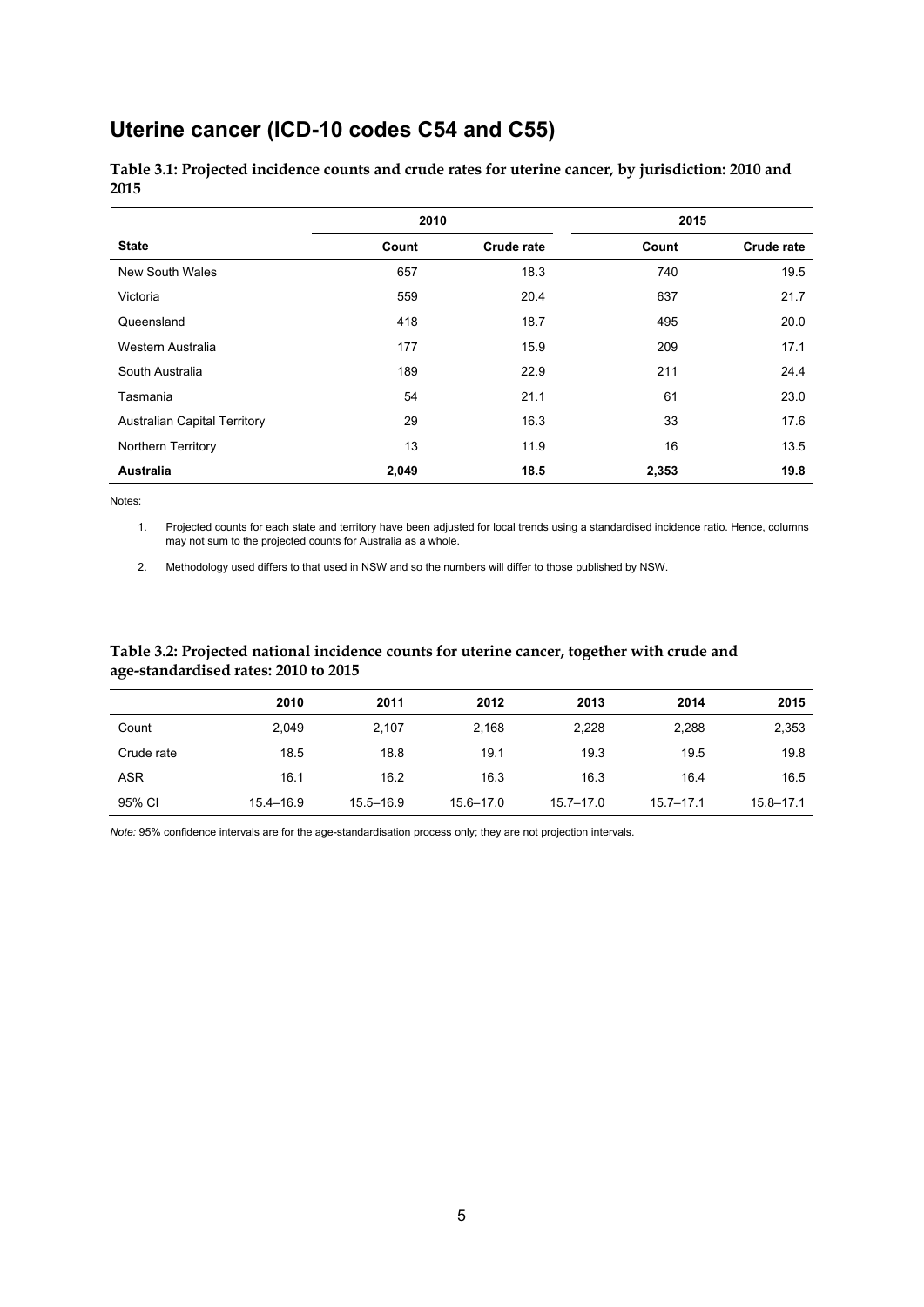## <span id="page-9-0"></span>**Other gynaecological cancers (ICD-10 codes C51, C52, C57 and C58)**

|                                     | 2010  |                   |       | 2015       |
|-------------------------------------|-------|-------------------|-------|------------|
| <b>State</b>                        | Count | <b>Crude rate</b> | Count | Crude rate |
| New South Wales                     | 152   | 4.2               | 169   | 4.5        |
| Victoria                            | 109   | 4.0               | 123   | 4.2        |
| Queensland                          | 83    | 3.7               | 99    | 4.0        |
| Western Australia                   | 47    | 4.2               | 54    | 4.4        |
| South Australia                     | 35    | 4.2               | 38    | 4.4        |
| Tasmania                            | 14    | 5.5               | 15    | 5.7        |
| <b>Australian Capital Territory</b> | 7     | 3.9               | 7     | 3.7        |
| Northern Territory                  | 5     | 4.6               | 7     | 5.9        |
| <b>Australia</b>                    | 453   | 4.1               | 514   | 4.3        |

#### <span id="page-9-1"></span>**Table 4.1: Projected incidence counts and crude rates for other gynaecological cancers, by jurisdiction: 2010 and 2015**

Notes:

1. Projected counts for each state and territory have been adjusted for local trends using a standardised incidence ratio. Hence, columns may not sum to the projected counts for Australia as a whole.

2. Methodology used differs to that used in NSW and so the numbers will differ to those published by NSW.

#### <span id="page-9-2"></span>**Table 4.2: Projected national incidence counts for other gynaecological cancers, together with crude and age-standardised rates: 2010 to 2015**

|            | 2010        | 2011        | 2012        | 2013        | 2014        | 2015        |
|------------|-------------|-------------|-------------|-------------|-------------|-------------|
| Count      | 453         | 463         | 476         | 484         | 501         | 514         |
| Crude rate | 4.1         | 4.1         | 4.2         | 4.2         | 4.3         | 4.3         |
| <b>ASR</b> | 3.6         | 3.6         | 3.6         | 3.6         | 3.6         | 3.6         |
| 95% CI     | $3.2 - 3.9$ | $3.2 - 3.9$ | $3.3 - 3.9$ | $3.2 - 3.9$ | $3.3 - 3.9$ | $3.3 - 3.9$ |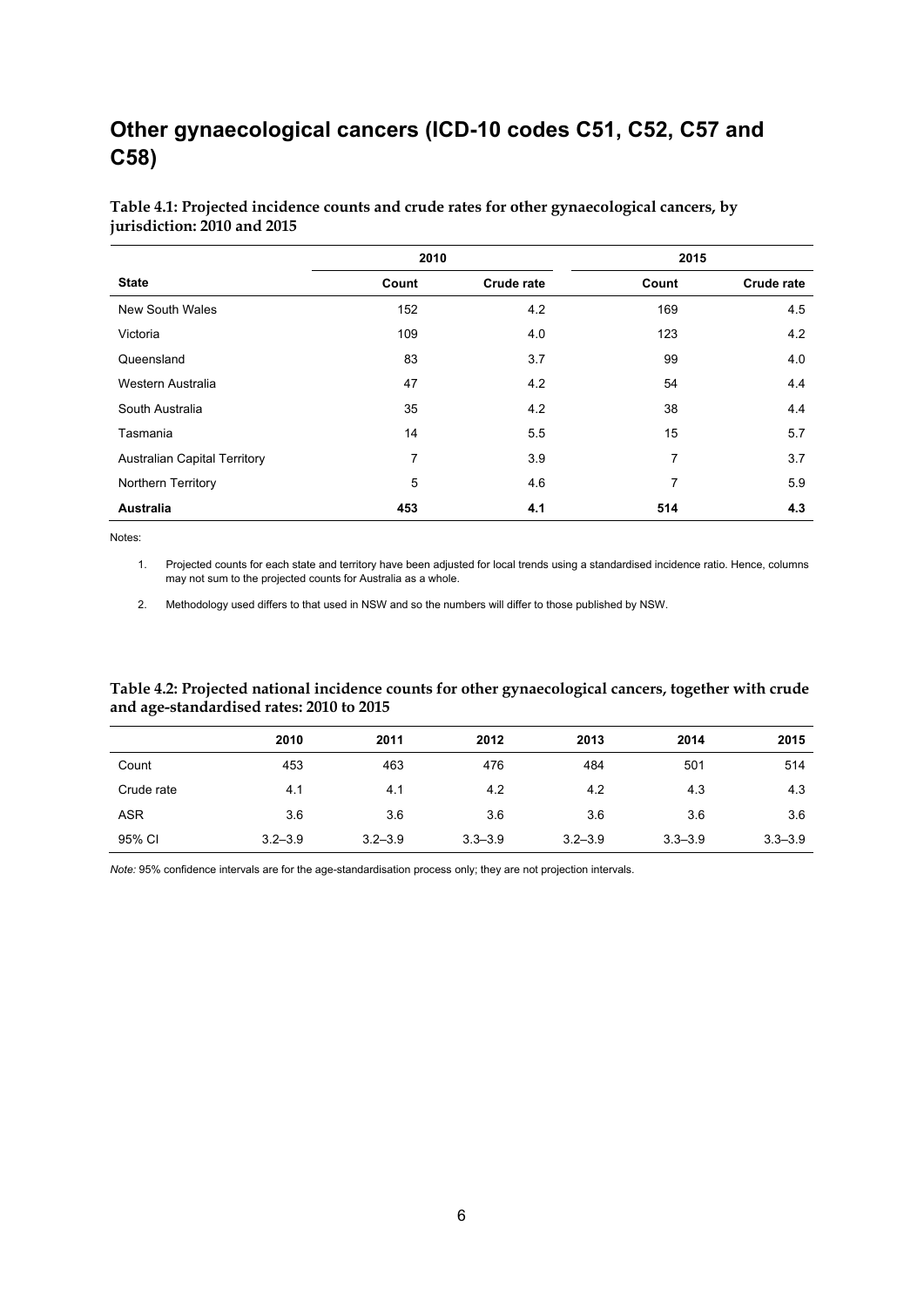## <span id="page-10-0"></span>**All gynaecological cancers combined (C51–C58)**

|                                     | 2010  |                   |       | 2015              |
|-------------------------------------|-------|-------------------|-------|-------------------|
| <b>State</b>                        | Count | <b>Crude rate</b> | Count | <b>Crude rate</b> |
| <b>New South Wales</b>              | 1,492 | 41.5              | 1,636 | 43.1              |
| Victoria                            | 1,195 | 43.5              | 1,330 | 45.3              |
| Queensland                          | 928   | 41.5              | 1,071 | 43.2              |
| Western Australia                   | 452   | 40.7              | 517   | 42.2              |
| South Australia                     | 368   | 44.6              | 402   | 46.5              |
| Tasmania                            | 119   | 46.5              | 129   | 48.7              |
| <b>Australian Capital Territory</b> | 69    | 38.9              | 76    | 40.5              |
| Northern Territory                  | 37    | 33.7              | 43    | 36.2              |
| <b>Australia</b>                    | 4,683 | 42.4              | 5,228 | 44.1              |

<span id="page-10-1"></span>**Table 5.1: Projected incidence counts and crude rates for all gynaecological cancers, by jurisdiction: 2010 and 2015** 

Notes:

1. Projected counts for each state and territory have been adjusted for local trends using a standardised incidence ratio. Hence, columns may not sum to the projected counts for Australia as a whole.

2. Methodology used differs to that used in NSW and so the numbers will differ to those published by NSW.

#### <span id="page-10-2"></span>**Table 5.2: Projected national incidence counts for all gynaecological cancers, together with crude and age-standardised rates: 2010 to 2015**

|            | 2010          | 2011          | 2012          | 2013          | 2014          | 2015          |
|------------|---------------|---------------|---------------|---------------|---------------|---------------|
| Count      | 4.683         | 4.783         | 4.895         | 4.997         | 5,112         | 5,228         |
| Crude rate | 42.4          | 42.6          | 43.0          | 43.3          | 43.7          | 44.1          |
| ASR        | 37.7          | 37.7          | 37.7          | 37.7          | 37.7          | 37.7          |
| 95% CI     | $36.7 - 38.9$ | $36.6 - 38.8$ | $36.7 - 38.8$ | $36.6 - 38.8$ | $36.7 - 38.8$ | $36.7 - 38.8$ |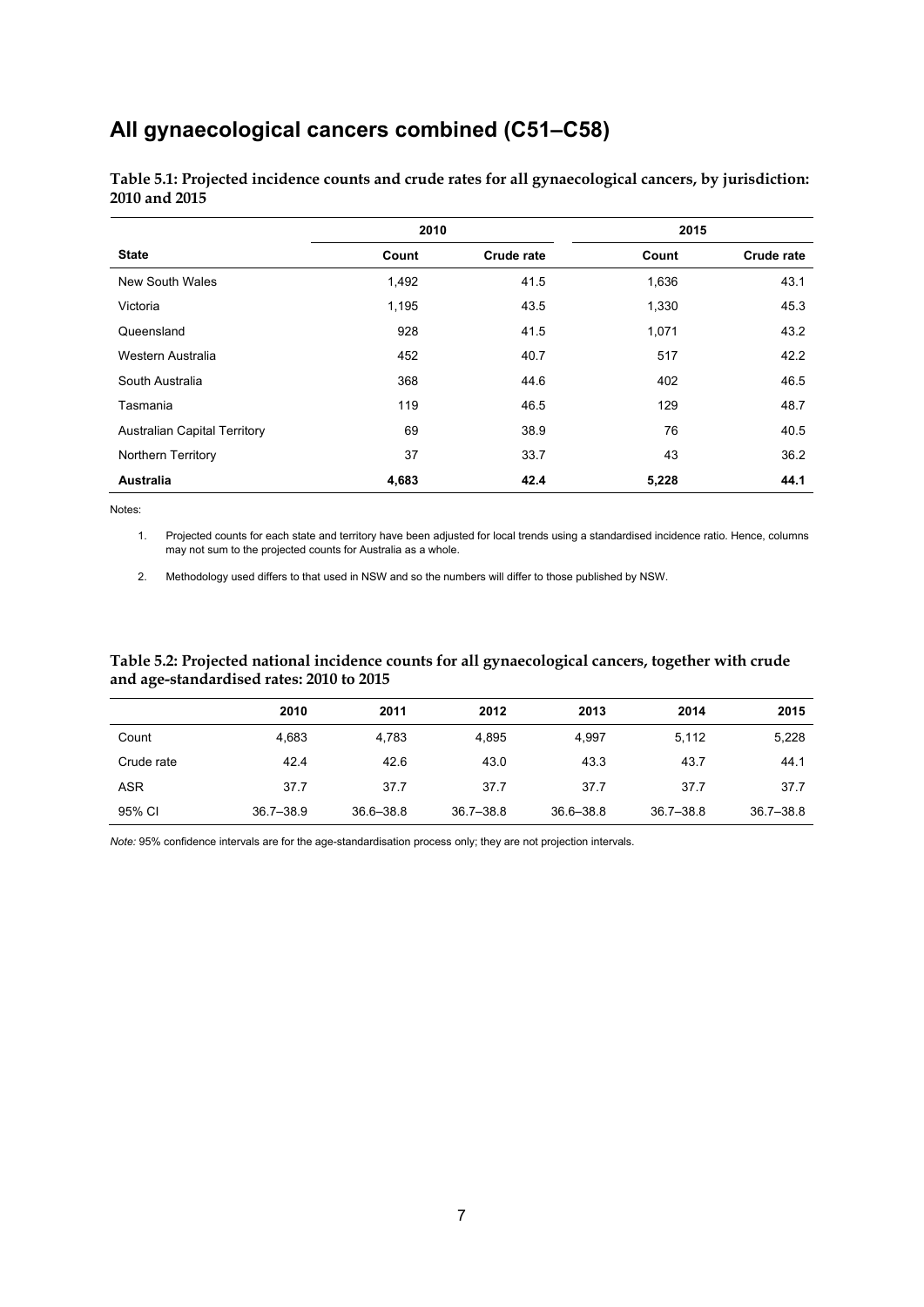| ß<br>a |
|--------|
|        |
|        |
| E      |
|        |

| $\sim$                                                                  |
|-------------------------------------------------------------------------|
| .<br>2                                                                  |
|                                                                         |
| $\cdots$ $\cdots$ $\cdots$ $\cdots$ $\cdots$ $\cdots$ $\cdots$ $\cdots$ |
|                                                                         |
|                                                                         |
| フィンデーション                                                                |
|                                                                         |
| )                                                                       |
|                                                                         |
|                                                                         |
| ì                                                                       |
|                                                                         |
|                                                                         |
|                                                                         |
|                                                                         |
|                                                                         |
|                                                                         |
|                                                                         |
|                                                                         |
|                                                                         |
|                                                                         |
|                                                                         |
|                                                                         |
|                                                                         |
|                                                                         |
|                                                                         |
| tional incidence counts and crude rates for gynaecological cancer       |
|                                                                         |
|                                                                         |
|                                                                         |
| יידר דרי<br>י<br>ד                                                      |
|                                                                         |
| $\overline{\cdot}$<br>i                                                 |
|                                                                         |

<span id="page-11-1"></span><span id="page-11-0"></span>

|                                                      | 1997             | 1998             | 1999          | 2000  | 2001  | 2002  | 2003  | 2004  | 2005           | 2006  |
|------------------------------------------------------|------------------|------------------|---------------|-------|-------|-------|-------|-------|----------------|-------|
| Ovarian cancer (C56)                                 |                  |                  |               |       |       |       |       |       |                |       |
| Count                                                | 1,057            | 1,123            | 1,135         | 1,137 | 1,125 | 1,228 | 1,128 | 1,267 | 1,219          | 1,226 |
| Crude rate                                           | 11.3             | 11.9             | 11.9          | 11.8  | 11.5  | 12.4  | 11.3  | 12.5  | 11.9           | 11.8  |
| Cervical cancer (C53)                                |                  |                  |               |       |       |       |       |       |                |       |
| Count                                                | $\frac{81}{1}$   | 870              | 801           | 762   | 739   | 690   | 727   | 725   | 730            | 715   |
| Crude rate                                           | 8.7              | $\overline{9}$ 2 | $\frac{4}{3}$ | 7.9   | 7.6   | 7.0   | 7.3   | 7.2   | $\overline{7}$ | 6.9   |
| Uterine cancer (C54 and C55)                         |                  |                  |               |       |       |       |       |       |                |       |
| Count                                                | 1,383            | 1,406            | 1,436         | 1,586 | 1,543 | 1,664 | 1,702 | 1,813 | 1,839          | 1,860 |
| Crude rate                                           | 14.8             | 14.9             | 15.1          | 16.4  | 15.8  | 16.8  | 17.0  | 17.9  | 17.9           | 17.9  |
| Other gynaecological cancers (C51, C52, C57 and C58) |                  |                  |               |       |       |       |       |       |                |       |
| Count                                                | 350              | 321              | 336           | 331   | 370   | 358   | 357   | 377   | 431            | 442   |
| Crude rate                                           | $3.\overline{8}$ | 3.4              | 35            | 34    | 3.8   | 3.6   | 3.6   | 3.7   | 4.2            | 4.2   |
| All gynaecological cancers (C51-C58)                 |                  |                  |               |       |       |       |       |       |                |       |
| Count                                                | 3,601            | 3,720            | 3,708         | 3,816 | 3,777 | 3,940 | 3,914 | 4,182 | 4,219          | 4,243 |
| Crude rate                                           | 38.7             | 39.5             | 38.9          | 39.6  | 38.6  | 39.8  | 39.1  | 41.3  | 41.1           | 40.7  |
|                                                      |                  |                  |               |       |       |       |       |       |                |       |

Note: Crude rates are expressed per 100,000 females. *Note:* Crude rates are expressed per 100,000 females.